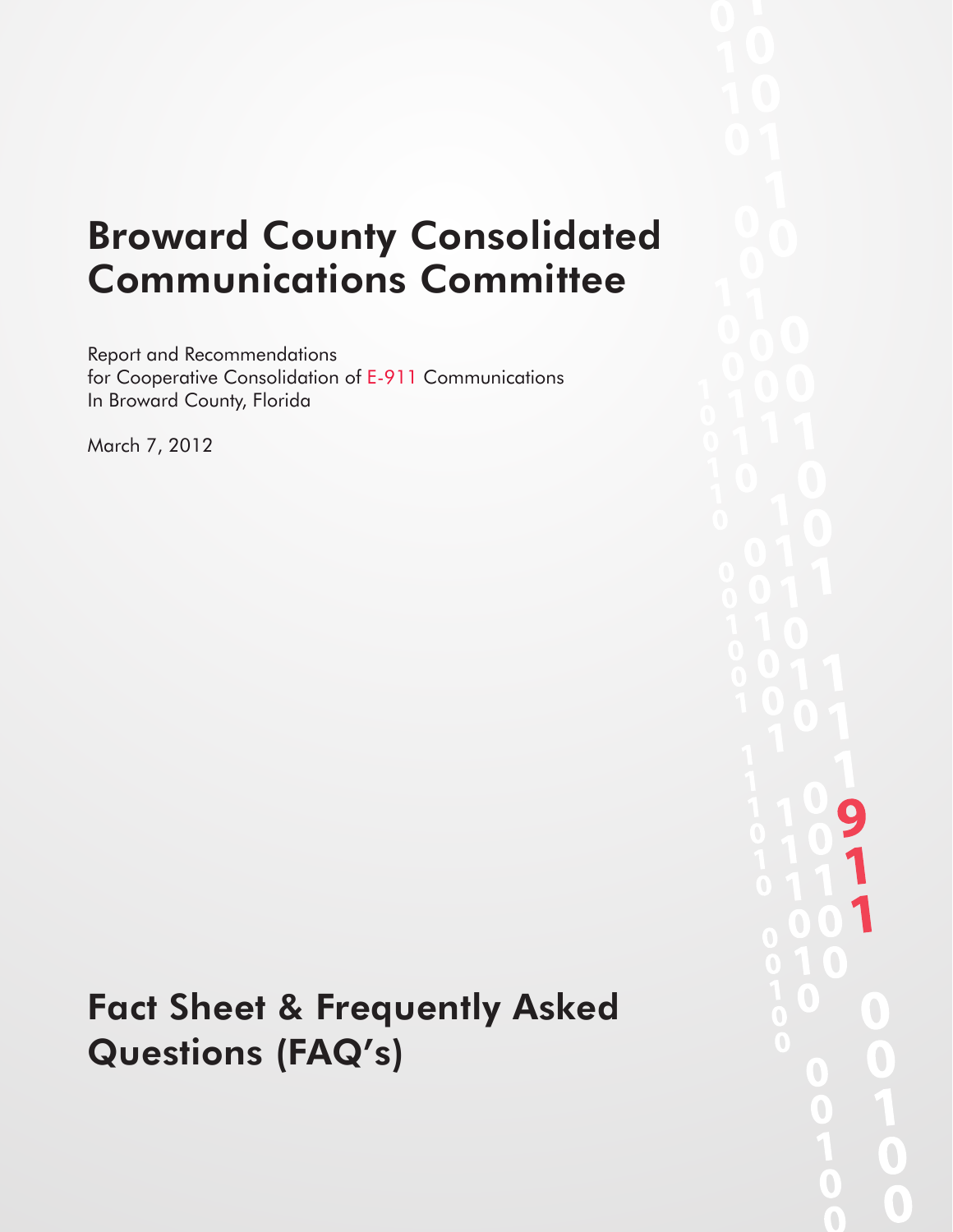## **Broward County Consolidated Communications Committee Fact Sheet**

- In 2002 Broward County residents overwhelmingly voted to amend the Broward County Charter to provide for the establishment and funding of a communications infrastructure for fire and emergency medical services to facilitate closest unit response for life threatening emergencies. (*Broward County Charter Section 5.03(A)*)
- Significant changes and advances in technology (including the expansion of cell-phone use for 9- 1-1 communications), the growth of Broward County, and the economic downturn resulted in the police, fire and city management professionals to call for an exploration of issues beyond simply development of communications infrastructure set forth in the amended charter language.
- A major challenge for Broward County E-911 communications centers are "misdirected" calls. misdirected calls represent 5% and 10%, respectively, of total call volume. As a result, there is a time delay associated with the gathering of information and then subsequent transfer to the safety. "Misdirected" calls are those cell phone 911 calls routed by cell phone towers to a dispatch center other than one that can actually dispatch emergency units. Managers agree this occurs frequently and represent a substantial number of calls countywide; two centers reported dispatch center that can provide assistance. Strong consensus that a cooperative consolidation of E-911 communications, adherent to the principles and consensus points developed herein, would reduce significantly such routing problems, and thereby substantially improve public
- implementation process for cooperative consolidation of E-911 communications and dispatch. The Public Safety Committee of Broward County League of Cities, The Fire Chiefs Association of Broward County, the Broward County Chiefs of Police Association, The Fire-Rescue Services Council, The Broward City/County Management Association and the Board of Directors of the Broward League of Cities all overwhelmingly adopted and supported a resolution calling for an
- unit response. Additionally, there may be an ability to conserve resources by reducing the The goals are to improve service and safety for residents and emergency personnel, establish consistent performance metrics for all residents, eliminate delay in transfer of emergency calls, employ the best technology available to expedite emergency response, and facilitate closest number of dispatch centers, thus reducing the financial burden on taxpayers.
- The Broward County Consolidated Communications Committee was created and tasked with developing a plan for the cooperative consolidation of 911 and dispatch within Broward County. The committee consists of representatives from Fire Chiefs, Police Chiefs, City Managers, elected officials through the Broward League of Cities, and the Board of County Commissioners.
- The process was designed to be inclusive of all stakeholders and viewpoints, including labor union and technical support staff.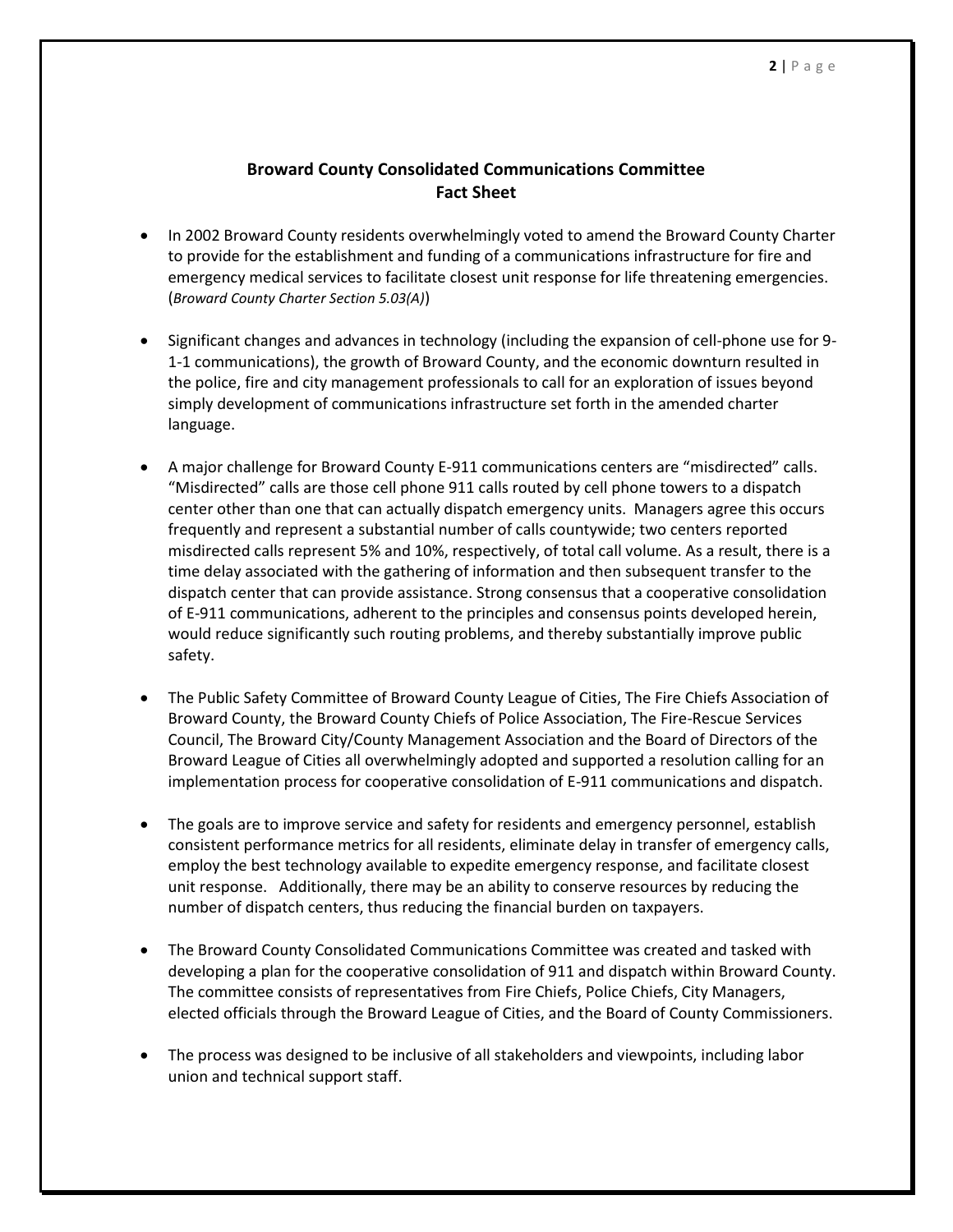- BCCCC meetings are governed by the rules of open government, with supporting data and documentation available on-line for public review. The Committee/Sub-Committees have collectively held 24 meetings, with over 300 Committee-person hours of analysis, discussions and deliberation during Committee meetings alone.
- The Consolidated Communications Committee created (3) three sub-committees:
	- Governance: Examine issues related to the governance structure of consolidated dispatch.
	- Funding: Develop a funding mechanism predicated upon a fair and stable approach to funding.
	- Operations: Develop a consolidated operations model for consideration.
- The full Consolidated Communications Committee took recommendations from the three (3) sub-committees. The BCCCC issued a final report for consideration by the Broward League of Cities and the Broward County Commission. In summary:
	- developed and considered. The principles of any model must include representative BCCCC recommended for further consideration one of two models – (a) a regional  $\circ$  Governance: After reviewing hundreds of pages of studies and reports from other communication consolidation models around the country, and with due consideration to the historical context in Broward County, four potential governance models were governance by the participating agencies, a professional management structure with uniform metrics, transparency of reporting for metrics and funding, and direct responsibility over an Executive Director by the governing board for any proposed regional model. While it was believed an independent district would be most desirable, such a model was not deemed likely due to legislative impediments. Therefore, the model where the Board of Directors would have hire/fire authority over the Executive Director through the Broward Sheriff operations; or (b) a similar model operated through Broward County Government.
	- $\circ$  Funding: The BCCCC accumulated cost data for dispatch communications county-wide. Thereafter, the Subcommittee identified three potential funding options, with the fundamental principles of fairness and future stability of funding paramount:
		- - Municipal Services Taxing Unit ("MSTU"), millage set by the Broward County Commission and dedicated to E-911 and associated communications only. - Service agreement predicated upon usage, population, taxable value, or some combination of those three.
		- County funding through Ad Valorem

l

 disregarding transition costs. Additionally, the gap in funding between that level of funding via ad valorem through a Municipal Services Taxing Unit ("MSTU").<sup>1</sup> After consideration by the full BCCCC of the funding history and options, there was broad consensus that Broward County should maintain not less than the current dollar funding level in the new consolidated organization in the immediate future (during the transition period of approximately three years) and the County's funding in future years should be in the same proportion as its initial funding in the consolidated organization, county funding and the total operational costs of the consolidated model should be

 $1$  This recommendation is based upon the current information available to the Committee, does not represent the recommendation of individual committee members on behalf of their respective municipalities or agencies, and necessarily leaves the decision to adopt this recommendation to the prerogative of the individual municipalities.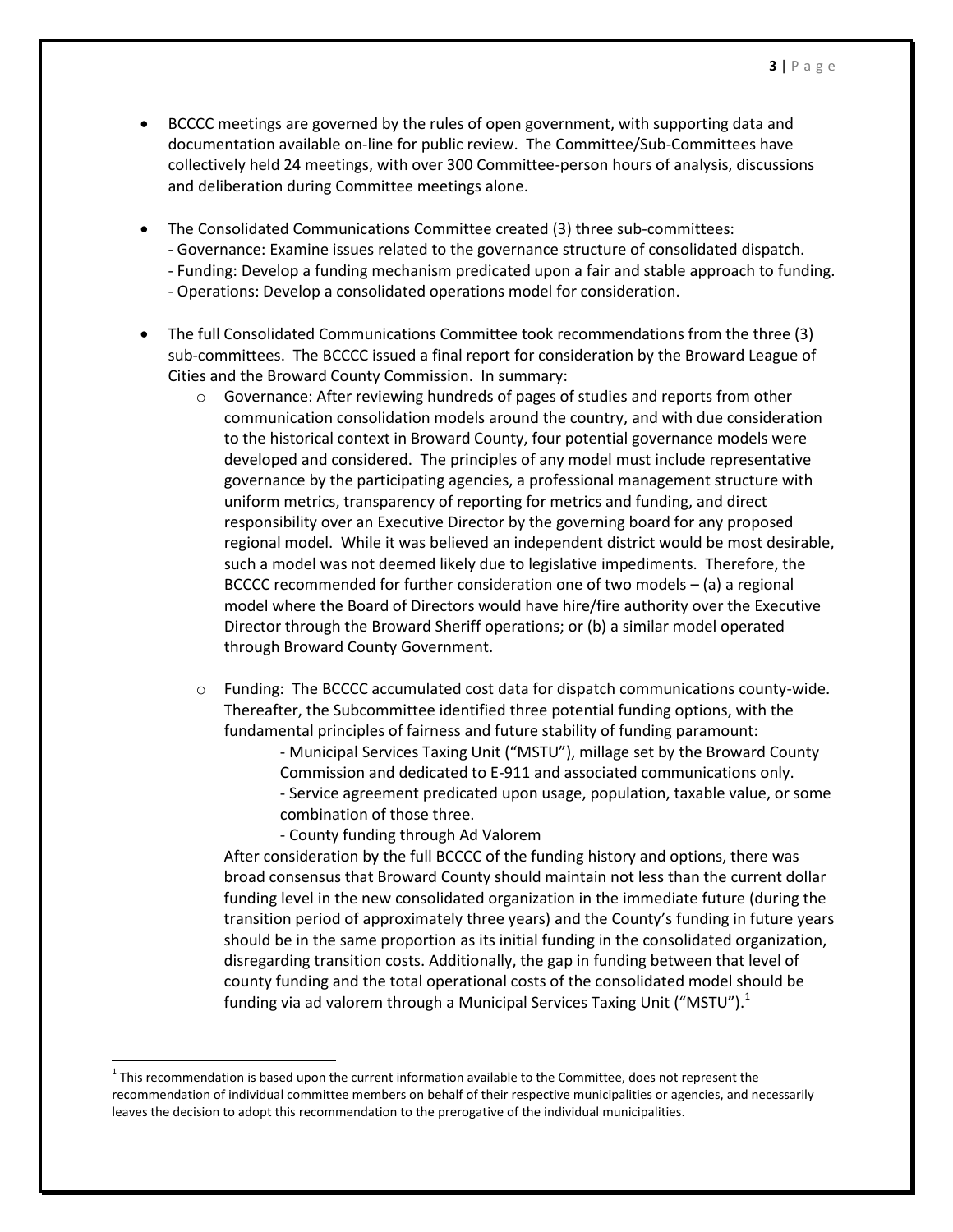PSAPs, with the exception of City of Plantation, who chose not to provide any information. Based upon criteria adopted by the overwhelming majority of the Operations Sub-committee (including hurricane rating; flood plain; year built; diversity  $\circ$  Operations: The BCCCC reviewed a large volume of data from regional communication consolidation models developed around the country, including case studies, individual reports, and guidelines issued by governing and certifying bodies. Thereafter, the Subcommittee developed a PSAP operational survey and took presentations from all the of power, telecom, and data resources; existing and available future capacity; proximity to the coast and parking (minor consideration)), the Operations Subcommittee has presently excluded Ft. Lauderdale, Margate, and Pompano from further consideration as regional sites. Plantation was also excluded from further consideration due to a lack of data provided to the Subcommittee.

concerns and no single site presently exists to meet the needs listed herein. The Operations Subcommittee agreed that the technology exists to house all communications in a single site, but such would not be desirable due to environmental Additionally, there was agreement by the professionals that dispatch services in this day and age are and can be handled for municipalities without communications being physically housed within the particular municipality.

Therefore, a three centers model was presented by Broward County Communications Technology Division for consideration, based upon the current "flee-to" capacity, which could absorb expected personnel and were technologically designed to meet the criteria. The model structure is flexible based on the actual final site recommendations by the committee, understanding expansion beyond the three sites may require significant evaluation and capital funding.

 Next steps: The BCCCC concluded the next steps should include the development of a Broward meetings of this Implementation Board must be governed by open-meeting and "sunshine law" County Consolidated Communication Implementation Board, funded and tasked with the implementation of a cooperative E-911 consolidation. The Board should be comprised of City Managers/Administrators from all interested municipalities, the County Administrator (or designee), the Sheriff (or designee), a representative from the Broward County Chiefs of Police Association, and a representative from the Fire Chiefs Association of Broward County. The principles.

-

 **If approved, the initial stages for implementation could begin during the next fiscal year (October 2012), with full implementation requiring additional time to develop of model agreements, performance standards, planned parallel redundant operations, and acceptance by the participating municipalities.** 

*Meeting notices, agendas, minutes, and other information are maintained on the Fire Chiefs Association of Broward County web site: [http://www.fcabc.com/Comm\\_BCCC.php](http://www.fcabc.com/Comm_BCCC.php)*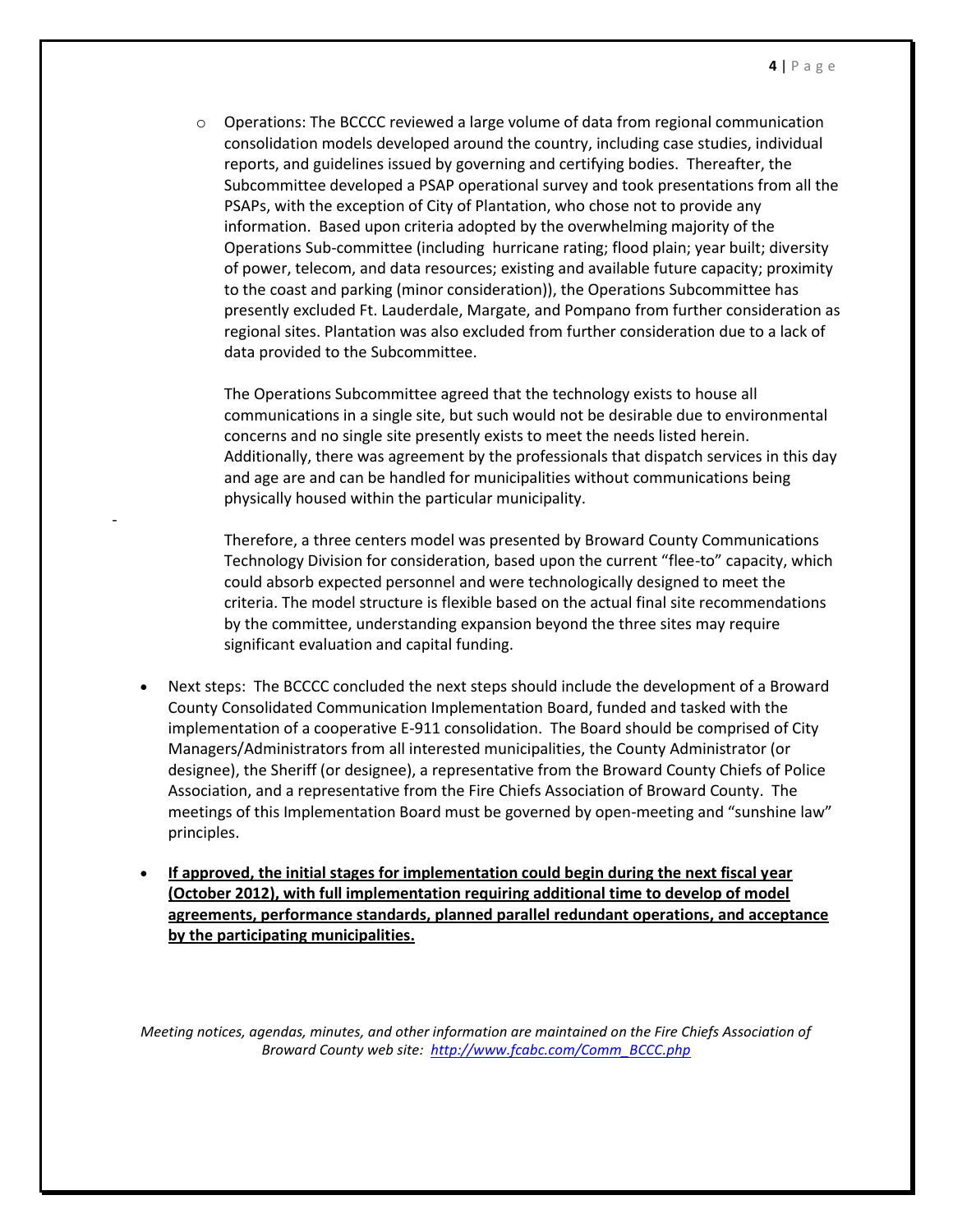## **Frequently Asked Questions Broward County Consolidated Communications Committee**

 *Why was there a need to consider consolidation of Emergency 911 ("E-911) communications?*  In 2002, the voters of Broward County voted overwhelmingly to change the Broward County Charter to provide for a communications infrastructure for fire and emergency medical services that would facilitate closest unit response for life threatening emergencies. At that time, there were 13 dispatch centers (also referred to as Public Safety Answering Points, or "PSAPs") throughout the county.

 Significant changes and advances in technology (including the expansion of cell phone use for 9-1-1 communications), the growth of Broward County, and the economic downturn resulted in the police, fire and city management professionals to call for an exploration of issues beyond simply development of communications infrastructure set forth in the amended charter language.

 In 2011, the Public Safety Committee of Broward County League of Cities, The Fire Chief's Association of Broward County, the Broward County Chiefs of Police Association, The Fire-Rescue Services Council, The Broward City/County Managers Association and the Board of Directors of the Broward League of Cities all overwhelmingly adopted and consolidation of E-911 communications and dispatch. supported a resolution calling for an implementation process for cooperative

# *Is the expansion of use of cell-phone communications for 911 calls an important consideration in whether or not to consolidate E-911 Communications in Broward County?*

 Yes, a major challenge for Broward County E-911 communications centers are "misdirected" calls. "Misdirected" calls are those cell phone 911 calls routed by cell phone towers to a dispatch center other than one that can actually dispatch emergency units. Managers agree this occurs frequently and represent a substantial number of calls countywide; two centers reported misdirected calls represent 5% and 10%, respectively, of total call volume. As a result, there is a time delay associated with the gathering of information and then subsequent transfer to dispatch center that can provide assistance. Strong consensus was that a cooperative consolidation of E-911 communications, adherent to the principles and consensus points developed herein, would reduce significantly such routing problems, and thereby substantially improve public safety.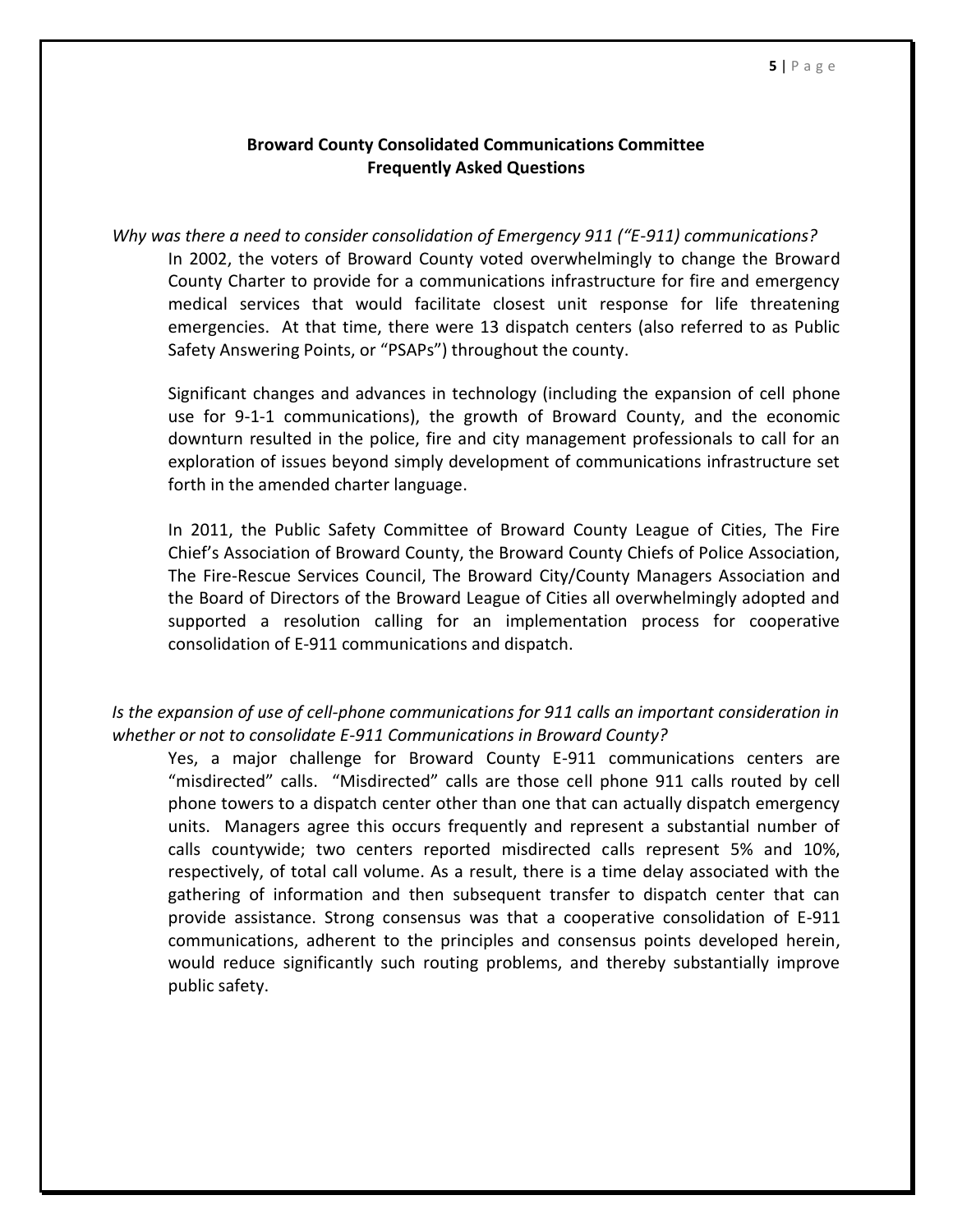## *What are the goals of a cooperative consolidation of communications?*

 The overall goals of a consolidation of E-911 communications are to improve service and safety for residents and emergency personnel, establish consistent performance metrics for all residents, eliminate delay in transfer of emergency calls, employ the best technology available to expedite emergency response, and facilitate closest unit response for life threatening emergencies. In addition, it is possible such consolidation could achieve significant savings of taxpayer dollars through economies of scale and combined operations.

## *Why was a Consolidated Communications Committee formed?*

 For the past decade, as part of the obligation to implement a communications infrastructure for fire and emergency medical services, the County has been working municipalities. A feasibility study performed in 2010 resulted in the conclusion that consolidation was not only feasible, but desirable from a public safety perspective. towards achieving interoperability of communications amongst the different

## *Who was on the BCCCC who issued the final report?*

 The full Committee had 22 members representing Police Chiefs, Fire Chiefs, City Managers, 2 County Commissioners, the Fire-Rescue Services Council, the Broward League of Cities, Broward Sheriff's Office and representatives of the different types of dispatch model cities. The Committee had professional public safety representatives, city managers, and elected officials.

## *Why is consolidating E-911 communications important to residents?*

 The professionals agree, not only as part of the BCCCC but from throughout the country, the goals are to improve service and safety for residents and emergency personnel, establish consistent performance metrics for all residents, eliminate delay in transfer of emergency calls, employ the best technology available to expedite emergency response, and facilitate closest unit response. Additionally, there may be an ability to conserve resources by reducing the number of dispatch centers, thus reducing the burdens on taxpayers.

## *Is this expected to improve E-911 service?*

 Yes, one of the primary goals was to ensure that the public safety standard meet or exceed all national standards for all residents of Broward County. With the increasing popularity of cell-phones over land lines, this is critically important as the current system has a delay associated with transfer of cell phone E-911 calls. In addition, this consolidation will be one of the next steps towards developing a fire and emergency rescue closest unit response for life threatening emergencies.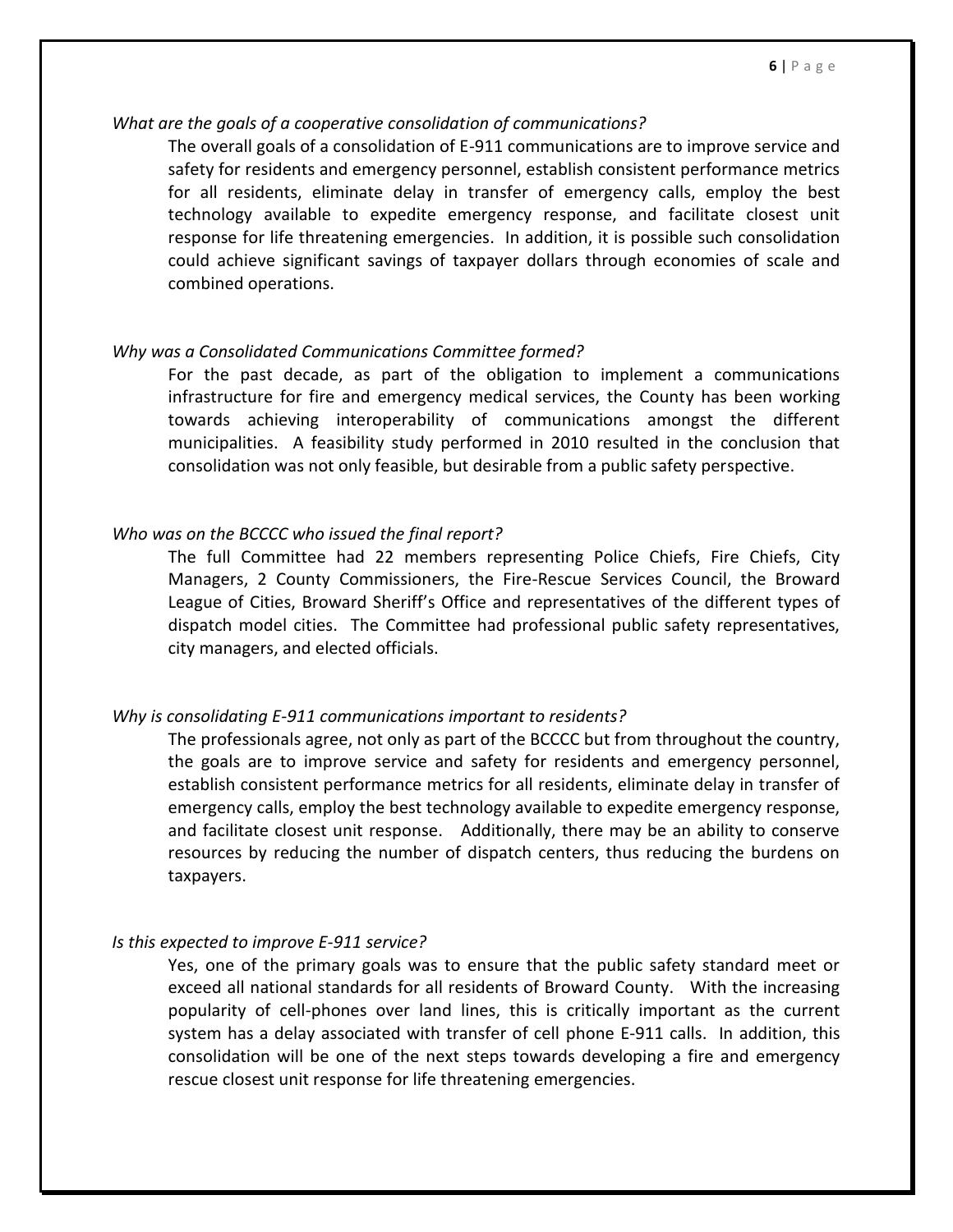## *Is this the first model of consolidation in the United States?*

 No, this is not the first model. In fact, the Committee took in published case studies and FCC reports on other successful E-911 consolidation efforts from throughout the United States, and analyzed those models. In fact, the course followed in Broward County in this consolidation effort is very similar to other successful models: desire to consider consolidation of communications; feasibility study; consolidation committee input from professionals and elected officials; and implementation board or committee efforts towards final transition.

## *Were there any meetings where data or information was considered?*

 Consolidated Communications Committee meetings were governed by the rules of open review. The Committee and Sub-Committees held 24 meetings, with over 300 Committee-Person hours of analysis, discussions and deliberation during Committee meetings alone. Each of the sub-committees considered information and data not only focused on Broward County, but also from around the country harvested other communication consolidation models and experiences in regional communications. government, with supporting data and documentation available on-line for public

# *Does the technology exist to be able to take calls and dispatch fire and police even if the communications center is not located in that particular city?*

 Yes, not only does the technology exist today, but dispatch of fire and police is presently performed in Broward County in some cases from outside the city of service. So, there is some level of consolidation already in place. There is unanimous consensus amongst the professionals that the technology does exist to dispatch the police and fire rescue services of a respective city outside that particular city. In fact, there are quite a few examples from around the United States where dispatch services are consolidated and regionalized.

## *How will this impact the ability to keep up with technology changes?*

 Our society is becoming increasingly reliant on mobile communications. Next Generation 9-1-1 (NG 9-1-1) is the concept recognizing that the current public safety communications systems are not capable of handling text, data, images and video which is becoming increasingly common in personal communications. As a result, there are efforts by the United States Department of Transportation to facilitate such technology upgrade costs, as well as ensuring consistent unified approaches in the region, depend on consolidation of the underlying E-911 communications. and communications nationwide. Minimizing significant capital, implementation, and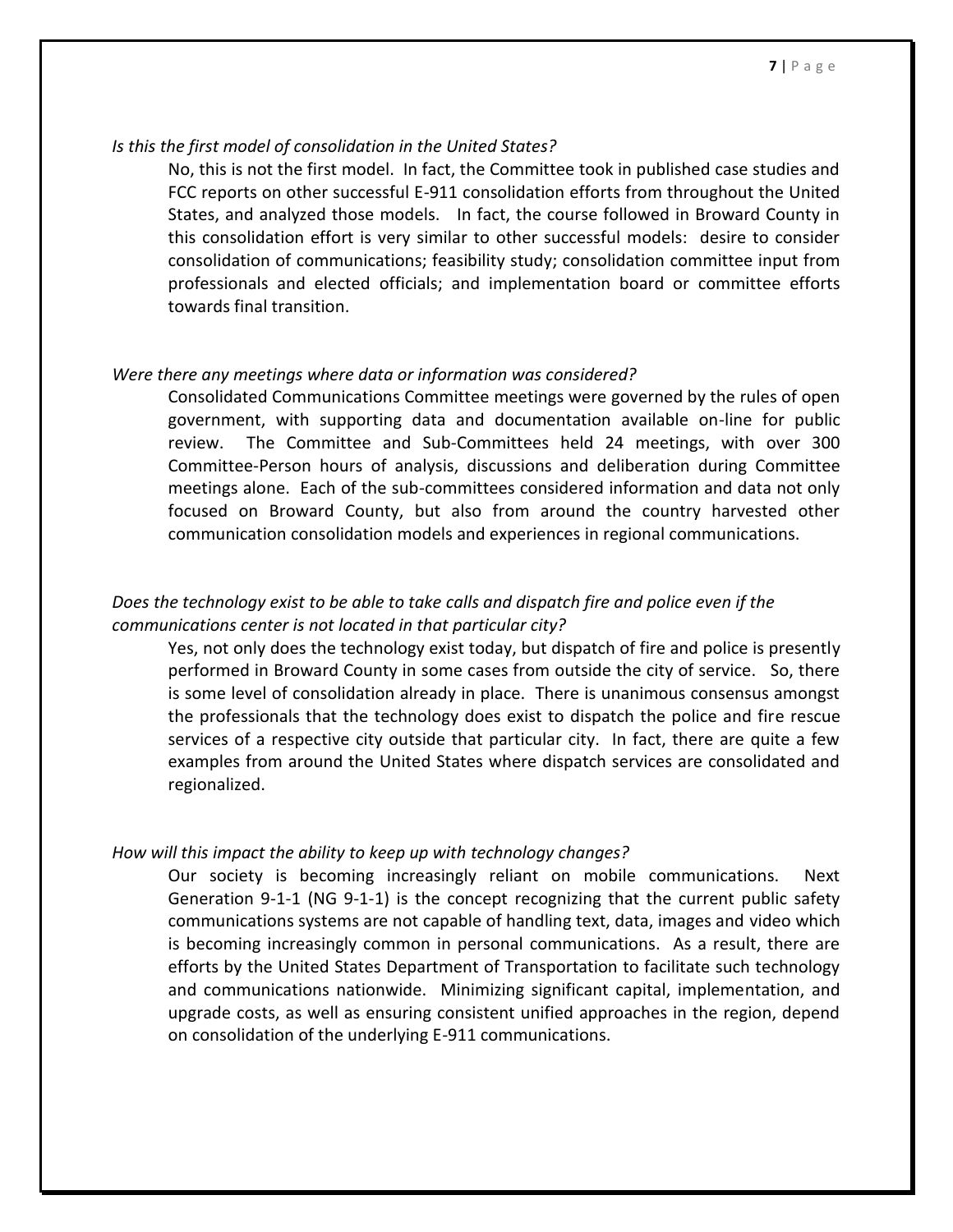## *Where will the communications centers be located?*

 The Committee was not tasked with choosing the specific centers. Choosing centers will take into many considerations based upon professional and expert analysis, including but not limited to hurricane strength of a building, redundancy of power and data, availability of space to absorb the personnel and infrastructure. However, there was consensus reached that this consolidation could be achieved from the 11 centers in 2010 to 3 centers when consolidation is complete.

## *The report recommends 3 centers. What if one of the centers is knocked out by a storm?*

Since 2008, the County has been working to develop "flee-to" sites. These are hardened communications centers which could be used by other communications centers in the event of a major storm, whether wind or rain. Importantly, the Committee received a report that the current "flee-to" sites are able to handle the full call load for the entire county once staffed. Furthermore, if one of the 3 sites is inoperable for any reason, the other 2 sites would have capacity to continue the call load.

## *Will any dispatchers or call-takers be laid off?*

l

 E-911 communications has some of the highest levels of personnel turn-over and attrition. As a result, other consolidation models from around the country predicted there would be no lay offs. Possible savings from personnel developed through consolidations should in all likelihood be handled through attrition. However, the goal was not to reduce personnel forces, but rather to ensure the same highest level of E-911 performance for all residents, visitors, and businesses throughout the County.

## *How would consolidation of communications be funded?*

 There are a number of options. Presently, all taxpaying residents contribute to E-911 Communications through their ad valorem taxes paid to Broward County. Additionally, some cities pay extra through contract with a contract provider or for their own dispatch centers. The Committee considered 3 potential options for funding: Municipal Services Taxing Unit ("MSTU") (which will serve to identify and protect the funding source for the participating entities ); Fee for Service from each city (based on any one of a number of service or population based formulas); ad valorem though the County.

 After consideration by the full BCCCC of the funding history and options, there was broad consensus that Broward County should maintain not less than the current dollar funding level in the new consolidated organization in the immediate future (during the transition period of approximately three years) and the County's funding in future years should be in the same proportion as its initial funding in the consolidated organization, disregarding transition costs. Additionally, the gap in funding between that level of county funding and the total operational costs of the consolidated model should be funding via ad valorem through a Municipal Services Taxing Unit ("MSTU")<sup>1</sup>.

 $1$  This recommendation is based upon the current information available to the Committee, does not represent the recommendation of individual committee members on behalf of their respective municipalities or agencies, and necessarily leaves the decision to adopt this recommendation to the prerogative of the individual municipalities.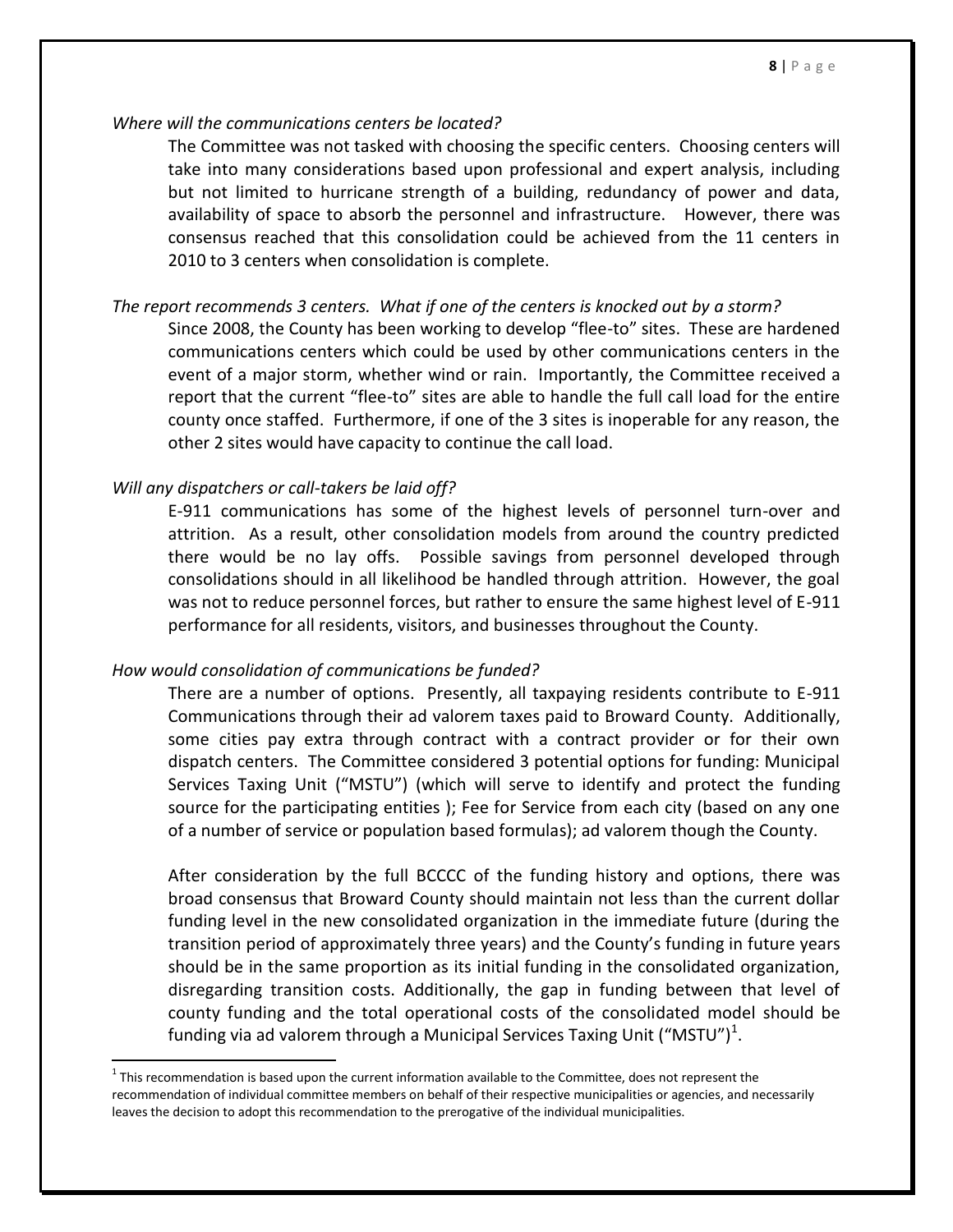## *What if I am happy with our service in our City?*

 Like many other models of cooperative consolidation of E-911 Communications from throughout the United States, the proposed model assumes that each City will make their own decision. However, like all other models from around the country, achieving the highest level of service is the goal; in some cases, that may mean reduced errors and delays. Therefore, for all residents, the purpose is to provide the best and highest quality public safety performance.

## *Will there be any cost savings?*

 There is a strong potential for cost savings long term. In fact, it is estimated that the costs savings overall could be 20% of the operational costs county-wide, plus the enormous savings on capital and maintenance costs as technology is upgraded regularly.

 However, the primary goal and motivation of this process was to improve safety and ensure highest quality performance of E-911 dispatch for all residents and public safety personnel no matter where you are in the County when you need help.

## *When will the recommended consolidation of E-911 communications occur?*

 The process for implementation requires significant expert and collective deliberation. There are many technical factors which must be considered and tested. Agreements on providing stable and equitable funding and representative governance of participating municipalities must be drafted and considered. Even once final, the actual transition of sites would require parallel operations. Therefore, this is expected to be a multi-year process. However, the transition steps could begin in the coming fiscal year.

## *What are the next steps?*

 $\overline{\phantom{a}}$ 

 The Committee recommended that the County Commission establish a Consolidated Communications Implementation Board, with funding to provide for the hiring of an executive director to oversee the process of implementation, the retention of necessary experts to ensure technical and structural integrity of the planned consolidation, and with full representation of all cities who want to participate in the next step of consolidation. This Implementation Board comprised of City Managers/Administrators from all interested municipalities, the County Administrator (or designee), the Sheriff (or designee), a representative from the Broward County Chiefs of Police Association, and a representative from the Fire Chiefs Association of Broward County. The meetings of this Implementation Board must be governed by open-meeting and "sunshine law" principles.